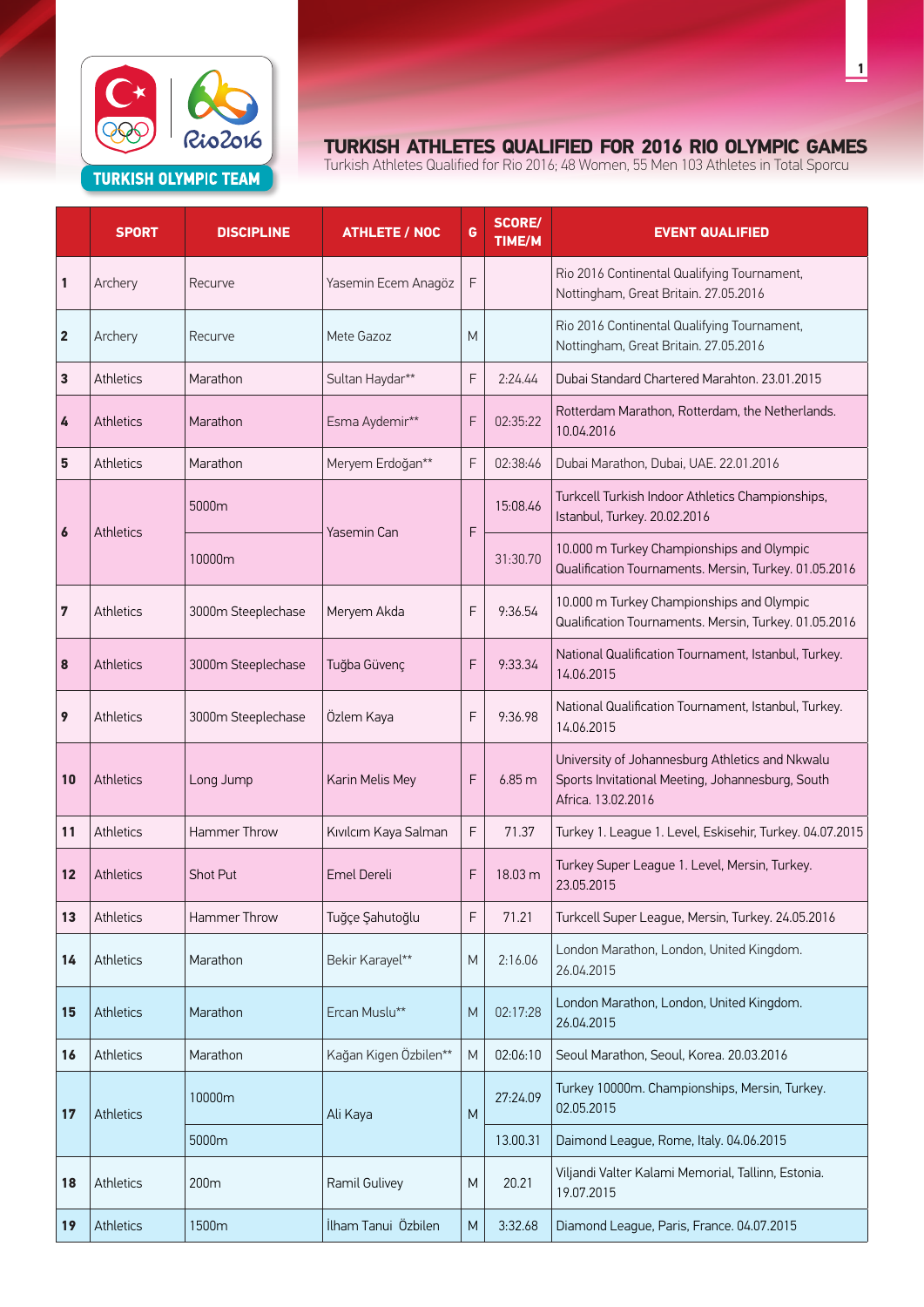

|          | <b>SPORT</b>     | <b>DISCIPLINE</b>     | <b>ATHLETE / NOC</b>                                                                                           | G         | <b>SCORE/</b><br>TIME/M | <b>EVENT QUALIFIED</b>                                                                             |
|----------|------------------|-----------------------|----------------------------------------------------------------------------------------------------------------|-----------|-------------------------|----------------------------------------------------------------------------------------------------|
|          |                  | 100m                  |                                                                                                                |           | 10,03                   | Bellinzona Gala, Bellinzona, Switzerland. 21.07.2015                                               |
| 20       | <b>Athletics</b> | 200 <sub>m</sub>      | Jak Ali Harvey                                                                                                 | M         | 20,38                   | Ankara, Turkey. 05.09.2015                                                                         |
| 21       | Athletics        | 3000m Steeplechase    | Halil Akkaş                                                                                                    | M         | 8:22.49                 | KBC Night of Athletics, Heusden, Belgium. 18.07.2015                                               |
| 22       | <b>Athletics</b> | 3000m Steeplechase    | Tarık Langat Akdağ                                                                                             | M         | 8:21.66                 | European Champion Clubs Cup, Mersin, Turkey.<br>24.05.2015                                         |
| 23       | <b>Athletics</b> | 3000m Steeplechase    | Aras Kaya                                                                                                      | M         | 8:29.91                 | European Athletics Championships, Amsterdam, the<br>Netherlands. 08.07.2016                        |
| 24       | <b>Athletics</b> | 400m Hurdles          | Yasmani Copello<br>Escobar                                                                                     | M         | 49.39                   | International Sprint and Relay Team Cup, Erzurum,<br>Turkey. 25.07.2015                            |
| 25       | <b>Athletics</b> | 20 km Race Walk       | Mert Atlı                                                                                                      | M         | 01:23:50                | IAAF Race Walking Challenge Permit Meeting<br>Dudinska 50, Dudince, Slovak Republic. 19.03.2016    |
| 26       | <b>Athletics</b> | 20 km Race Walk       | <b>Ersin Tacir</b>                                                                                             | M         | 01:22:19                | 2016 EA Race Walking Permit Meeting, Podebrady,<br>Czech Republic. 09.04.2016                      |
| 27       | <b>Athletics</b> | 100m                  | Emre Zafer Barnes                                                                                              | M         | 10, 12                  | 2016 Ricardo Romo Invitational, San Antonio, Texas.<br>24-26.03.2016                               |
| 28       | Athletics        | 10000m                | Polat Kemboi Arıkan                                                                                            | M         | 27:59.59                | 10.000 m Turkey Championships and Olympic<br>Qualification Tournaments. Mersin, Turkey. 01.05.2016 |
| 29       | <b>Athletics</b> | Triple Jump           | Şeref Osmanoğlu                                                                                                | M         | 16.85                   | Turkcell Super League, Mersin, Turkey. 24.05.2016                                                  |
| 30       | <b>Athletics</b> | Hammer Throw          | Eşref Apak                                                                                                     | M         |                         | IAAF World Ranking Places. 13.07.2016                                                              |
| 31<br>33 | <b>Athletics</b> | 4x100 m Relay         | Ramil Gulivey,<br>Emre Zafer Barnes,<br>Jak Ali Harvey,<br>Furkan Şen,<br>İzzet Safer,<br>C.Umutcan Emektaş*** | M         |                         | IAAF World Ranking Places. 13.07.2016                                                              |
| 34       | Badminton        | Singles               | Özge Bayrak                                                                                                    | F         |                         | BWF World Ranking Places. 05.05.2016                                                               |
| 35<br>46 | Basketball       | 12-team Tournament    | Women's Team                                                                                                   | F         |                         | 2016 FIBA Olympic Qualification Tournament, Nantes,<br>France. 17.06.2016                          |
| 47       | Boxing           | Welterweight (69kg)   | Onur Şipal                                                                                                     | M         |                         | Via AIBA's Pro Boxing (APB) Cycle 1 Qualification<br>Process. 29.9.2015                            |
| 48       | Boxing           | Light Heavy (81kg)    | Mehmet Nadir Ünal                                                                                              | M         |                         | Boxing European Olympic Qualification, Samsun,<br>Turkey. 16.04.2016                               |
| 49       | Boxing           | Super Heavy (+91kg)   | Ali Eren Demirezen                                                                                             | M         |                         | Boxing European Olympic Qualification, Samsun,<br>Turkey. 17.04.2016                               |
| 50       | Boxing           | Light Welter (64kg)   | Batuhan Gözgeç                                                                                                 | M         |                         | Boxing European Olympic Qualification, Samsun,<br>Turkey. 17.04.2016                               |
| 51       | Boxing           | Flyweight (52 kg)     | Selçuk Eker                                                                                                    | M         |                         | AOB World Olympic Qualification Event, Baku,<br>Azerbaijan. 23.06.2016                             |
| 52       | <b>Boxing</b>    | Middle Weight (75 kg) | Önder Şipal                                                                                                    | M         |                         | APB/WSB Olympic Qualification Event, Vargas,<br>Venezuela. 09.07.2016                              |
| 53       | Canoe            | K1 200m               | Lasma Liepa                                                                                                    | F         | 42.502                  | ICF 2015 Canoe Sprint World Championships, Milano,<br>Italy. 19-23.08.2015                         |
| 54       | Cycling          | Road Race             | Onur Balkan                                                                                                    | ${\sf M}$ |                         | 15 January 2016 UCI confirmation                                                                   |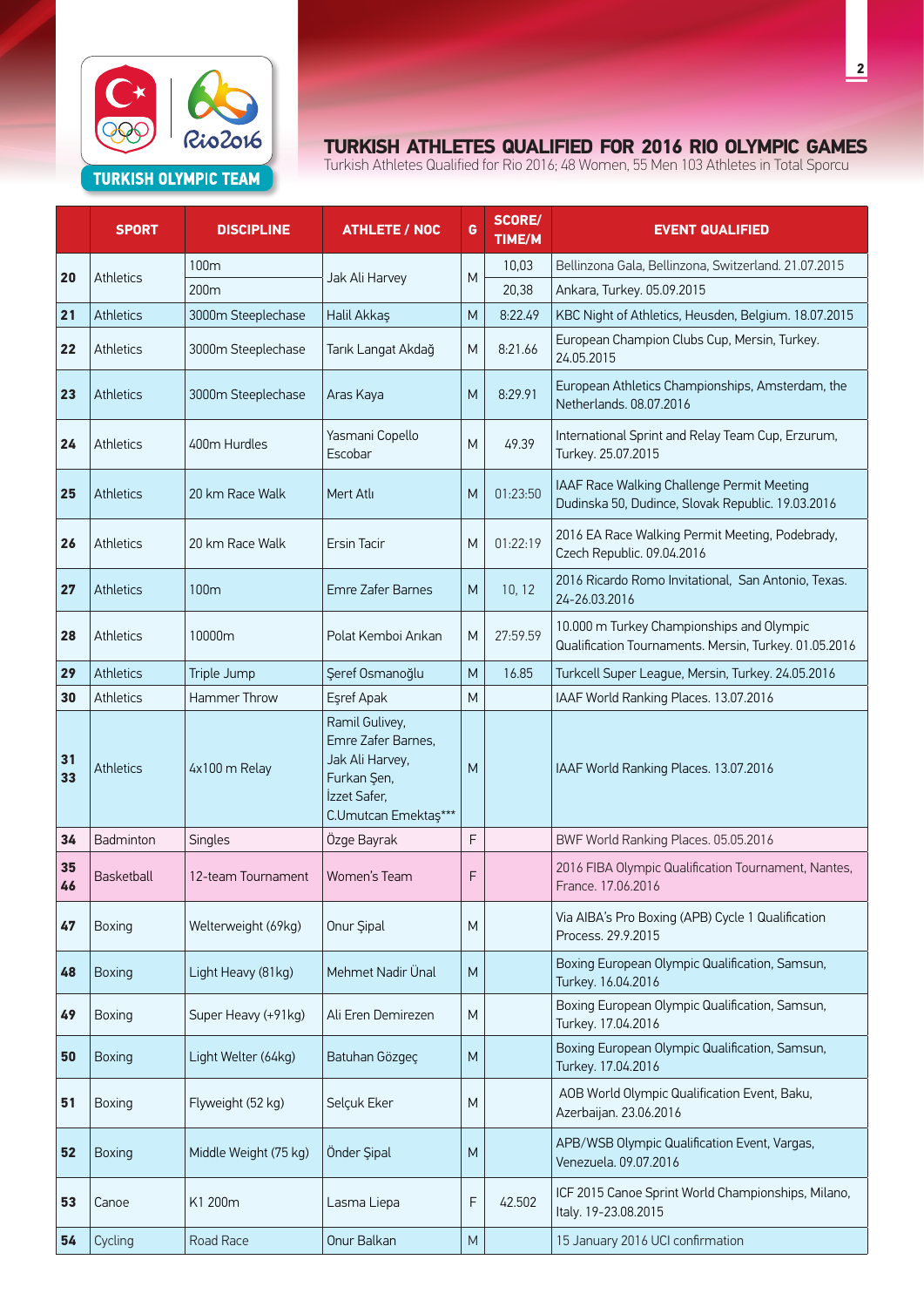

|          | <b>SPORT</b>         | <b>DISCIPLINE</b>                 | <b>ATHLETE / NOC</b>             | G | <b>SCORE/</b><br>TIME/M     | <b>EVENT QUALIFIED</b>                                                                          |
|----------|----------------------|-----------------------------------|----------------------------------|---|-----------------------------|-------------------------------------------------------------------------------------------------|
| 55       | Cycling              | Road Race                         |                                  |   |                             | 15 January 2016 UCI confirmation                                                                |
|          |                      | <b>Time Trial</b>                 | Ahmet Örken                      | M |                             | 15 January 2016 UCI confirmation                                                                |
| 56       | Equestrian           | Jumping                           | Ömer Karaevli                    | M |                             | 6 March 2016 FEI confirmation                                                                   |
| 57       | Fencing              | Foil                              | <b>Irem Karamete</b>             | F |                             | Fencing Rio 2016 Qualification, Prague, Czech Republic.<br>16.04.2016                           |
| 58       | Gymnastics           | <b>Artistic Gymnastics</b>        | Tutya Yılmaz                     | F | 51.632                      | Gymnastics Rio 2016 Test Event, Rio de Janeiro, Brazil.<br>17.04.2016                           |
| 59       | Gymnastics           | <b>Artistic Gymnastics</b>        | Ferhat Arıcan                    | M | 86.131                      | Gymnastics Rio 2016 Test Event, Rio de Janeiro, Brazil.<br>16.04.2016                           |
| 60       | Judo                 | 48 kg                             | Dilara Lokmanhekim               | F |                             | IJF World Ranking Places. 14.06.2015                                                            |
| 61       | Judo                 | $(+78$ kg)                        | Kayra Sayit                      | F |                             | IJF World Ranking Places. 14.06.2015                                                            |
| 62       | Judo                 | 63 kg                             | Büşra Katipoğlu                  | F |                             | EJU Continental Quota.14.06.2015                                                                |
| 63       | Judo                 | 60 kg                             | Bekir Özlü                       | M |                             | IJF World Ranking Places. 14.06.2015                                                            |
| 64       | Modern<br>Pentathlon | Individual                        | İlke Özyüksel                    | F |                             | UIPM Olympic Ranking Places. 16.06.2016                                                         |
| 65<br>66 | Rowing               | Lightweight Double<br>Sculls (2x) | Hüseyin Kandemir -<br>Cem Yılmaz | M | 6:23.10                     | 2016 FISA European and Final Olympic Qualification<br>Regatta, Lucerne, Switzerland. 24.05.2016 |
| 67       | Sailing              | Laser Radial                      | Nazlı Çağla Dönertaş             | F | 117/193                     | ISAF 2015 Laser Radial Women's World Championship<br>in Oman. 26.11.2015                        |
| 68<br>69 | Sailing              | 470 Class                         | Deniz Çınar - Ateş<br>Çınar      | M |                             | ISAF 470 World Championships held in Haifa, Israel.<br>17.10.2015                               |
| 70       | Sailing              | Finn class                        | Alican Kaynar                    | M | 155/181                     | Trofeo Princesa Sofia, Mallorca, Spain. 01.04.2016                                              |
| 71       | Sailing              | Windsurfer - RS X                 | Dilara Uralp                     | F | 174/227                     | ISAF 2015 RS:X World Windsurfing Championships.<br>17-24.10.2015                                |
| 72       | Sailing              | Windsurfer - RS X                 | Onur Cavit Biriz                 | M |                             | ISAF World ranking places. 23.06.2016                                                           |
| 73       | Shooting             | <b>Trap</b>                       | Yavuz Ilnam                      | M | 122/125<br>- Final<br>12/15 | ISSF World Cup Shotgun, Larnaka, Cyprus. 03.05.2015.                                            |
| 74       | Shooting             | <b>Trap</b>                       | Erdinc Kebapçı                   | M | 124/125<br>- Final<br>14/15 | ISSF World Cup Rifle / Pistol / Shotgun in Gabala,<br>Azerbaijan. 6-16 August 2015              |
|          | Shooting             | 10m Air Pistol                    |                                  |   | 582/198                     | 51st ISSF World Championship All Events, Granada,<br>Spain. 11.09.2014.                         |
| 75       |                      | 50 m Pistol                       | Yusuf Dikeç                      | M | 564                         | Baku 2015 European Games, Baku, Azerbaijan. 12-<br>28.06.2015                                   |
| 76       | Shooting             | 10m Air Pistol                    | Ismail Keleş                     | M | 585/137.1                   | ISSF Rifle and Pistol World Cup, Fort Benning, USA.<br>11-19.05.2015                            |
|          |                      | 50 m Pistol                       |                                  |   | 563                         | ISSF Rifle and Pistol World Cup, Fort Benning, USA.<br>11-19.05.2015                            |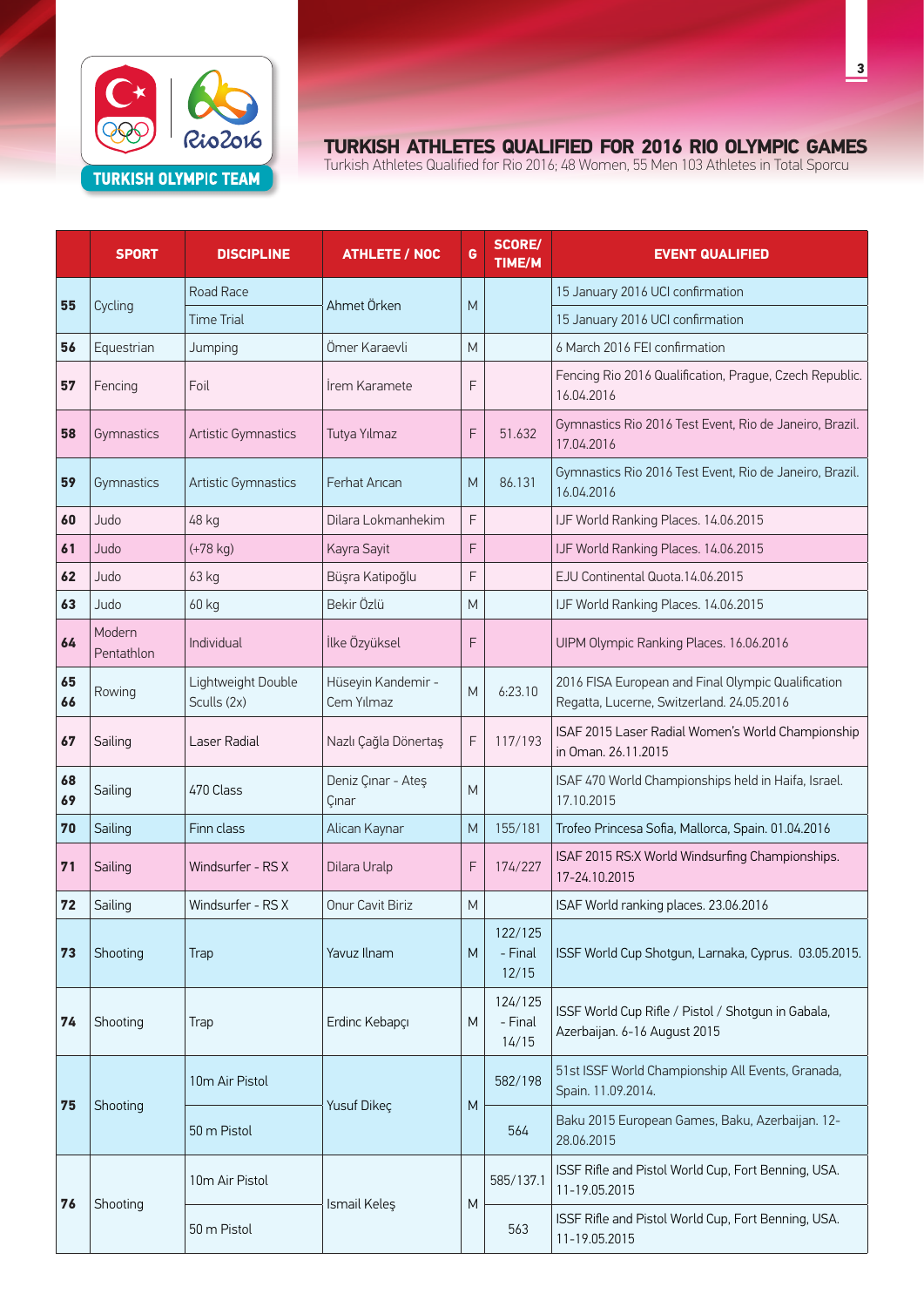

|    | <b>SPORT</b>        | <b>DISCIPLINE</b>         | <b>ATHLETE / NOC</b>  | G         | <b>SCORE/</b><br>TIME/M | <b>EVENT QUALIFIED</b>                                                                      |
|----|---------------------|---------------------------|-----------------------|-----------|-------------------------|---------------------------------------------------------------------------------------------|
|    | Swimming            | 100m Breaststroke         | Viktoria Zeynep Güneş | F         | 1:06.67                 | FINA World Championships, Kazan, Russia. 01-<br>09.08.2015                                  |
| 77 |                     | 200m Breastroke           |                       |           | 2:19.64                 | FINA World Junior Championships, Singapore. 25-<br>30.08.2015                               |
|    |                     | 400m Individual<br>Medley |                       |           | 04:39:53                | Swim Open Stockholm, Stockholm, Sweden.<br>01.04.2016                                       |
| 78 | Swimming            | 200m Butterfly            | Nida Eliz Üstündağ    | F         |                         | FINA invitation. 07.07.2016                                                                 |
| 79 | Swimming            | 200m Backstroke           | Ekaterina Avramova    | F         |                         | FINA invitation, 08.07.2016                                                                 |
| 80 | Swimming            | 400m Freestyle            | Nezir Karap           | M         | 3:50.07                 | FINA World Cahmpionships, Kazan, Russia. 01-<br>09.08.2015                                  |
| 81 | <b>Table Tennis</b> | Singles                   | Melek Hu              | F         |                         | European Continental Qualification, Halmstad, Sweden.<br>12-16.04.2016                      |
| 82 | <b>Table Tennis</b> | <b>Singles</b>            | Ahmet Li              | M         |                         | ITTF World Ranking Places. 05.05.2016                                                       |
| 83 | Taekwondo           | $-67$ kg                  | Nur Tatar             | F         |                         | 2015 WTF Grand Prix Final, Mexico City, Mexico<br>05.12.2015                                |
| 84 | Taekwondo           | $-68$ kg                  | Servet Tazegül        | M         |                         | 2015 WTF Grand Prix Final, Mexico City, Mexico<br>06.12.2015                                |
| 85 | Tenis               | Singles                   | Çağla Büyükakçay      | F         |                         | ITF Ranking Places. 16.07.2016                                                              |
| 86 | Weightlifting       | 63 kg                     | Mehtap Kurnaz         | F         |                         | IOC - IWF Qualification System for the Games of the<br>XXXI Olympiad - Rio 2016. 20.06.2016 |
| 87 | Weightlifting       | 69 kg                     | Assiya İpek           | F         |                         | IOC - IWF Qualification System for the Games of the<br>XXXI Olympiad - Rio 2016. 20.06.2016 |
| 88 | Weightlifting       | 69 kg                     | Duygu Aynacı          | F         |                         | IOC - IWF Qualification System for the Games of the<br>XXXI Olympiad - Rio 2016. 20.06.2016 |
| 89 | Weightlifting       | 69 kg                     | Daniyar İsmayilov     | M         |                         | IOC - IWF Qualification System for the Games of the<br>XXXI Olympiad - Rio 2016. 20.06.2016 |
| 90 | Wrestling           | Freestyle (-58kg)         | Elif Jale Yeşilırmak  | F         |                         | 2015 United World Wrestling World Championships,<br>Las Vegas, USA. 10.9.2015               |
| 91 | Wrestling           | Freestyle (69kg)          | <b>Buse Tosun</b>     | F         |                         | Wrestling European Olympic Qualification, Zrenjanin<br>Serbia. 17.04.2016                   |
| 92 | Wrestling           | Freestyle (75kg)          | Yasemin Adar          | F         |                         | Wrestling European Olympic Qualification, Zrenjanin<br>Serbia. 17.04.2016                   |
| 93 | Wrestling           | Freestyle (63kg)          | Hafize Şahin          | F         |                         | Wrestling 1st World OG Qualifying Tournament,<br>Ulaanbaatar, Mongolia. 23.04.2016          |
| 94 | Wrestling           | Freestyle (53kg)          | Bediha Gün            | F         |                         | Wrestling 2nd World OG Qualifying Tournament,<br>Istanbul, Turkey. 07.05.2016               |
| 95 | Wrestling           | Freestyle (-86kg)         | Selim Yaşar           | M         |                         | 2015 United World Wrestling World Championships,<br>Las Vegas, USA. 11.9.2015               |
| 96 | Wrestling           | Freestyle (-125kg)        | Taha Akgül            | M         |                         | 2015 United World Wrestling World Championships,<br>Las Vegas, USA. 12.9.2015               |
| 97 | Wrestling           | Freestyle (97kg)          | İbrahim Bölükbaşı     | ${\sf M}$ |                         | Wrestling European Olympic Qualification, Zrenjanin<br>Serbia. 17.04.2016                   |
| 98 | Wrestling           | Freestyle (74kg)          | Soner Demirtaş        | M         |                         | Wrestling 1st World OG Qualifying Tournament,<br>Ulaanbaatar, Mongolia. 24.04.2016          |
| 99 | Wrestling           | Freestyle (65kg)          | Mustafa Kaya          | ${\sf M}$ |                         | Wrestling 1st World OG Qualifying Tournament,<br>Ulaanbaatar, Mongolia. 24.04.2016          |